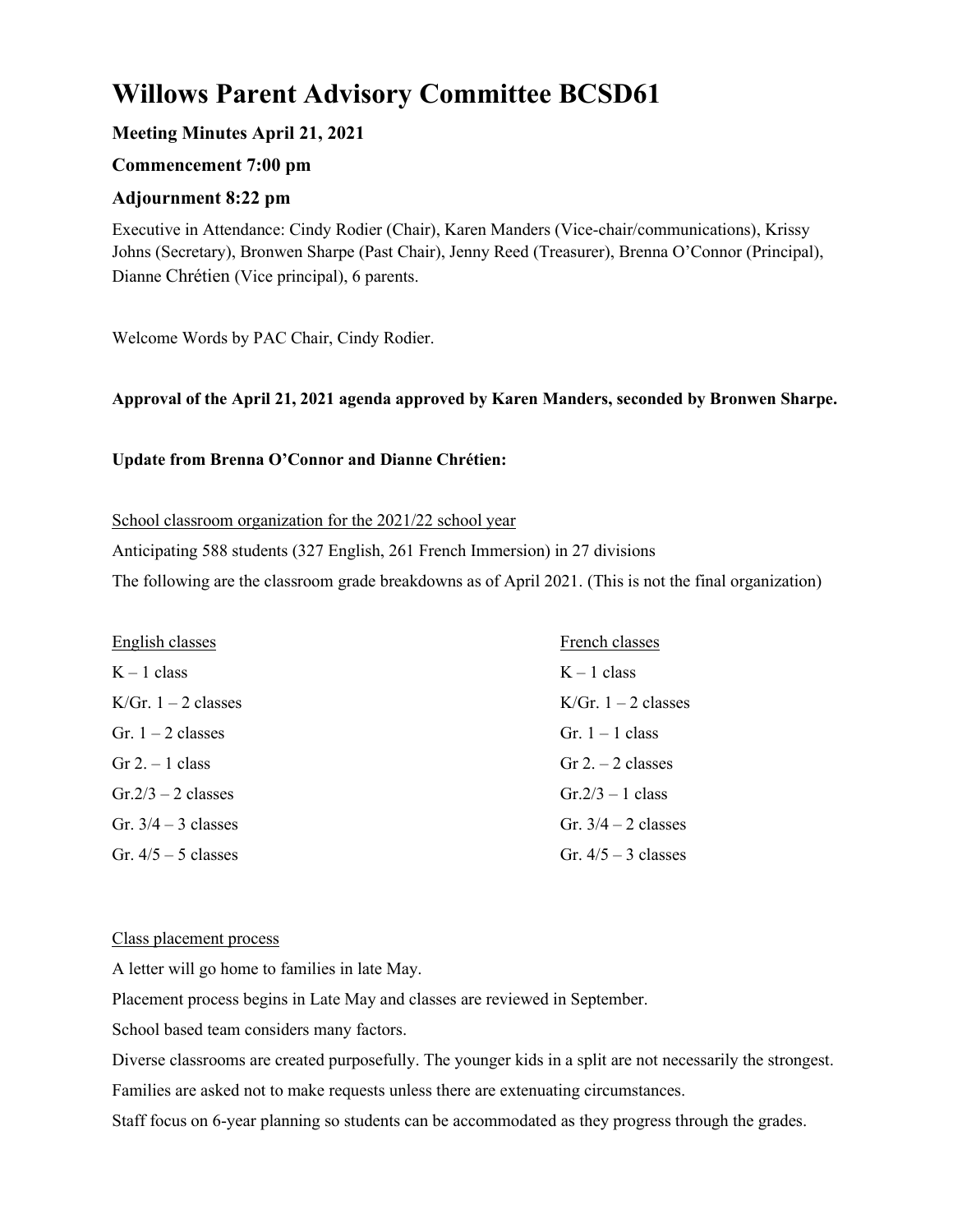FSA – gives a snapshot of how the kids are doing. Willows students are doing well.

Students were asked to complete surveys regarding their experiences and perceptions of Willows. This gives educators a window into students' feelings. Students were asked to give both positive and needs improvement feedback.

Staff are working on student belonging in terms of student culture, as this was an area highlighted as needing improvement.

Students will work towards goals and assessments. Students can identify a goal in numeracy and literacy in each term and assess their progress collaboratively with their teacher. This has spread throughout the school. This will be developed next year at the school level.

## Grade 5 grad celebrations

Grade 5 students will be going to Camp Thunderbird on June 3<sup>rd</sup>. Watch for a letter home for permission and to ask for parent volunteers. Kids will be bussed with their cohort. All students, staff, and volunteers will follow the COVID-19 guidelines in place at the time of this trip.

Bike parade will happen as a grade 5 school wide celebration.

Bike to school week will be for grades 4 and 5.

## VCPAC letter

VCPAC brought forward issues that schools across the district have faced.

Contribution drive is heavily tied to the hot lunches program. Some contributions were made voluntarily.

No word yet if there will be hot lunch program next year. Further information will come from the ministry and the district with regards to the phase the schools are in come September.

**<Brenna will connect with Michelle Bristow to sort out the hot lunches for next year.>**

#### SD61 Budget

Currently 7m deficit – aligning that with the strategic plan. In previous years, surplus funds were used to pay for programs, but there is no surplus this year. Ministry has decreased some revenue.

The deficit is not due to international students or lack thereof. This is solely related to lack of surplus funds, and a decrease in funding from the Ministry of Education.

The school district is looking into a redistribution of funds to create equity amongst schools across the district.

About half of the grade 5 students participate in the strings program. This is a highly unusual program at the elementary level. Nothing similar at any other district in the province.

#### **PAC Business:**

## **Chair report, Cindy Rodier**

There will be a guest speaker, Kerry Carvers from Moms Against Racism, on Wednesday, April 28 @7pm. Please register on the PAC website.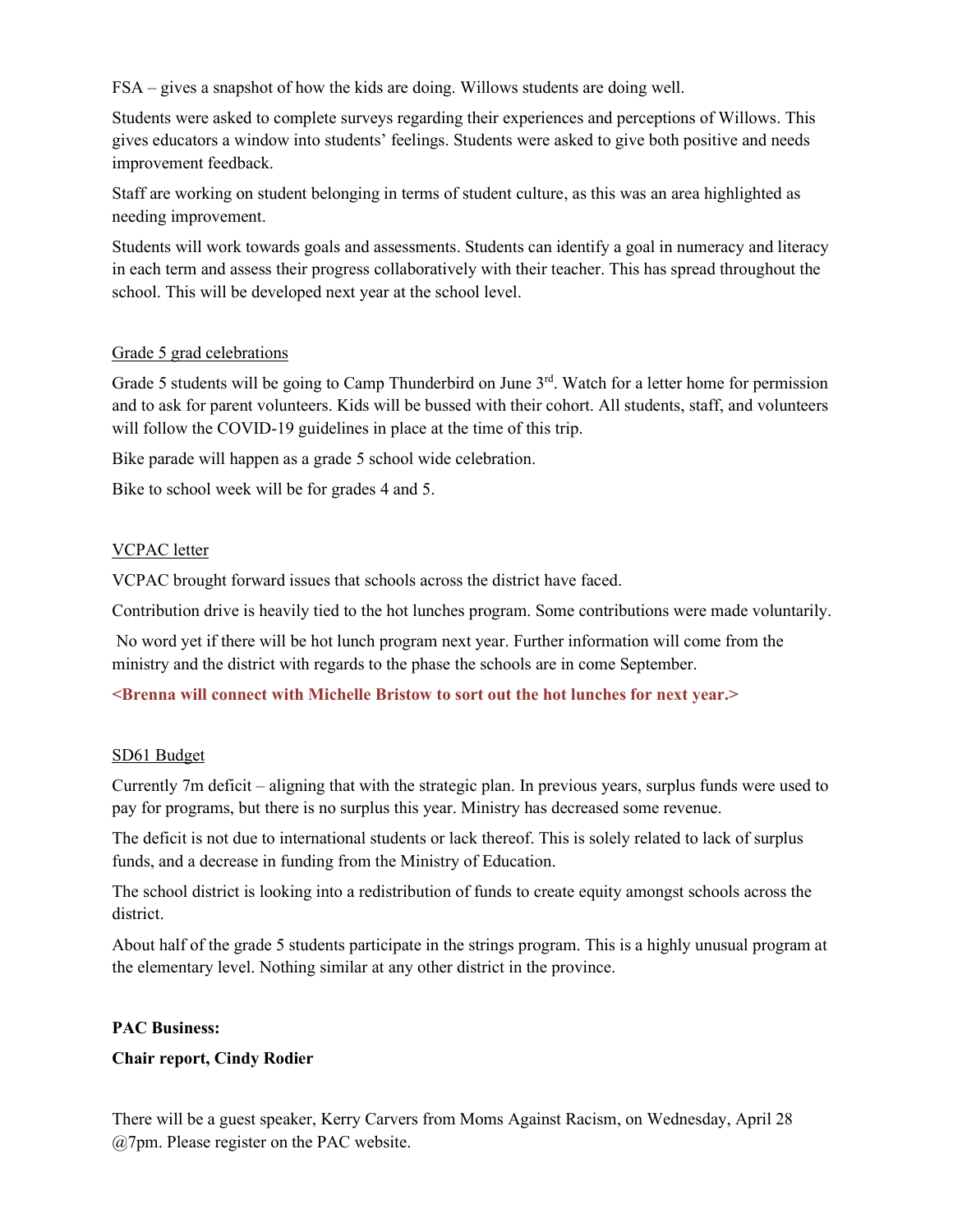## PAC Vacancies

- CFP (Member at large)
- Chair
- VCPAC Rep
- Secretary
- Kindergarten liaison

Please contact the Willows PAC if you or anyone you know is interested in joining the PAC for next year.

## Lost property

Thanks to Lynn for organizing the lost and found. It is located outside the library. The lost and found will be wheeled around to all locations of the school so parents can access more easily.

## Strings program advocacy

All the information is on the PAC website and Facebook pages

# French immersion demand survey from BC Government

Survey link can be accessed at the bottom of the agenda and on the PAC website.

# **Krista Henry: Monterey PAC Chair**

The Monterey PAC has the following vacancies:

- Vice Chair
- Chair
- Secretary
- Members at Large

Please contact the Monterey PAC if you have a Monterey student and are interested in joining the Monterey PAC.

# **Jenny Reed, Treasurer**

Current funds (as of April 2021) Operating \$55,388.51 Gaming \$12,040.00 Total \$67,428.51

This is the balance before we paid for the sound system. We have had two teachers use funding for field trips to Uplands Park. Two grade 3 classes will be going to Mount Doug to release the salmon.